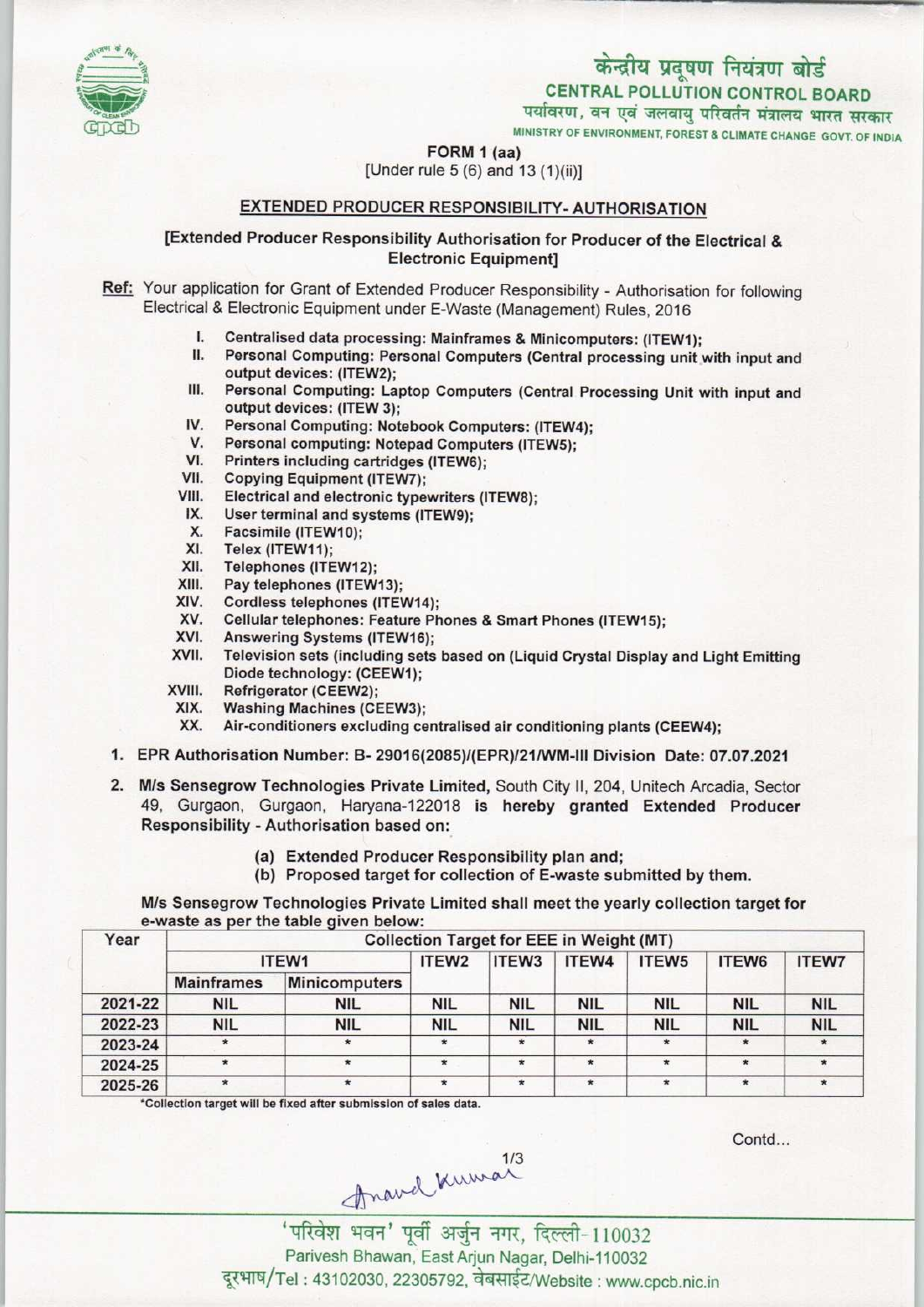

#### From pre page.....

| Year    | <b>Collection Target for EEE in Weight (MT)</b> |              |            |            |            |                    |            |  |  |
|---------|-------------------------------------------------|--------------|------------|------------|------------|--------------------|------------|--|--|
|         | <b>ITEW8</b>                                    | <b>ITEW9</b> | ITEW10     | ITEW11     | ITEW12     | ITEW <sub>13</sub> | ITEW14     |  |  |
| 2021-22 | <b>NIL</b>                                      | <b>NIL</b>   | NIL        | <b>NIL</b> | <b>NIL</b> | <b>NIL</b>         | <b>NIL</b> |  |  |
| 2022-23 | <b>NIL</b>                                      | <b>NIL</b>   | <b>NIL</b> | <b>NIL</b> | <b>NIL</b> | <b>NIL</b>         | <b>NIL</b> |  |  |
| 2023-24 | $\star$                                         |              |            | $\star$    |            |                    | $\star$    |  |  |
| 2024-25 | $\star$                                         |              |            |            |            |                    | $\star$    |  |  |
| 2025-26 |                                                 |              | $\star$    |            |            |                    | $\star$    |  |  |

"Collection target will be fixed after submission of sales data.

| Year    | <b>Collection Target for EEE in Weight (MT)</b> |            |            |              |                   |                   |            |  |  |  |
|---------|-------------------------------------------------|------------|------------|--------------|-------------------|-------------------|------------|--|--|--|
|         | ITEW <sub>15</sub>                              |            | CEEW1      |              |                   |                   |            |  |  |  |
|         | <b>Feature Phones Smart Phones</b>              |            | ITEW16     |              | CEEW <sub>2</sub> | CEEW <sub>3</sub> | CEEW4      |  |  |  |
| 2021-22 | <b>NIL</b>                                      | <b>NIL</b> | <b>NIL</b> | <b>NIL</b>   | <b>NIL</b>        | <b>NIL</b>        | <b>NIL</b> |  |  |  |
| 2022-23 | <b>NIL</b>                                      | <b>NIL</b> | <b>NIL</b> | <b>NIL</b>   | <b>NIL</b>        | <b>NIL</b>        | <b>NIL</b> |  |  |  |
| 2023-24 | $\star$                                         |            | $\star$    | $*$          | $\star$           | $\mathbf{r}$      |            |  |  |  |
| 2024-25 | $\star$                                         | $\star$    | $\star$    | $\star$      | $\star$           | $\star$           |            |  |  |  |
| 2025-26 | $\star$                                         |            | $\star$    | $\pmb{\ast}$ | $\star$           | $\star$           | $\star$    |  |  |  |

\*Collection target will be fixed after submission of sales data.

## 3. The Authorisation shall be valid for a period of five (5) years from date of issue with following conditions:

- i. You shall strictly follow the approved Extended Producer Responsibility plan, a copy of which is enclosed herewith as Enclosure-I;
- ii. You shall ensure that collection mechanism or collection Centres are set up or designated as per the details given in the Extended Producer Responsibility plan and that shall be completed before the proposed dates if any in the EPR Plan (list of collection Centres and the toll free numbers for reverse logistics enclosed);
- iii. You shall ensure that all the collected e-waste is channelized to recycler/dismantler M/s E-waste Recycler India E-50, UPSIDC Industrial Area, 98 KM Stone, NH2, Kosi Kotwan, Mathura, U. P. 281403 and records shall be maintained at recycler/dismantler and your end;
- iv. You shall maintain records, in Form-2 of these Rules, of e-waste and make such records available for scrutiny by Central Pollution Control Board;
- v. You shall file annual returns in Form-3 to the Central Pollution Control Board on or before 30th day of June following the financial year to which that returns relates.

# vi. General Terms & Conditions of the Authorisation:

- a. The authorisation shall comply with provisions of the Environment (Protection) Act, 1986 and the E-waste (Management) Rules,2016 made there under;
- b. The authorisation or its renewal shall be produced for inspection at the request of an officer authorised by the Central Pollution Control Board;
- c.Any change in the approved Extended Producer Responsibility plan should be informed to Central Pollution Control Board within 15 days on which decision shall be communicated by Central Pollution Control Board within sixty days;

2/3<br>Travel Kumar

Contd...